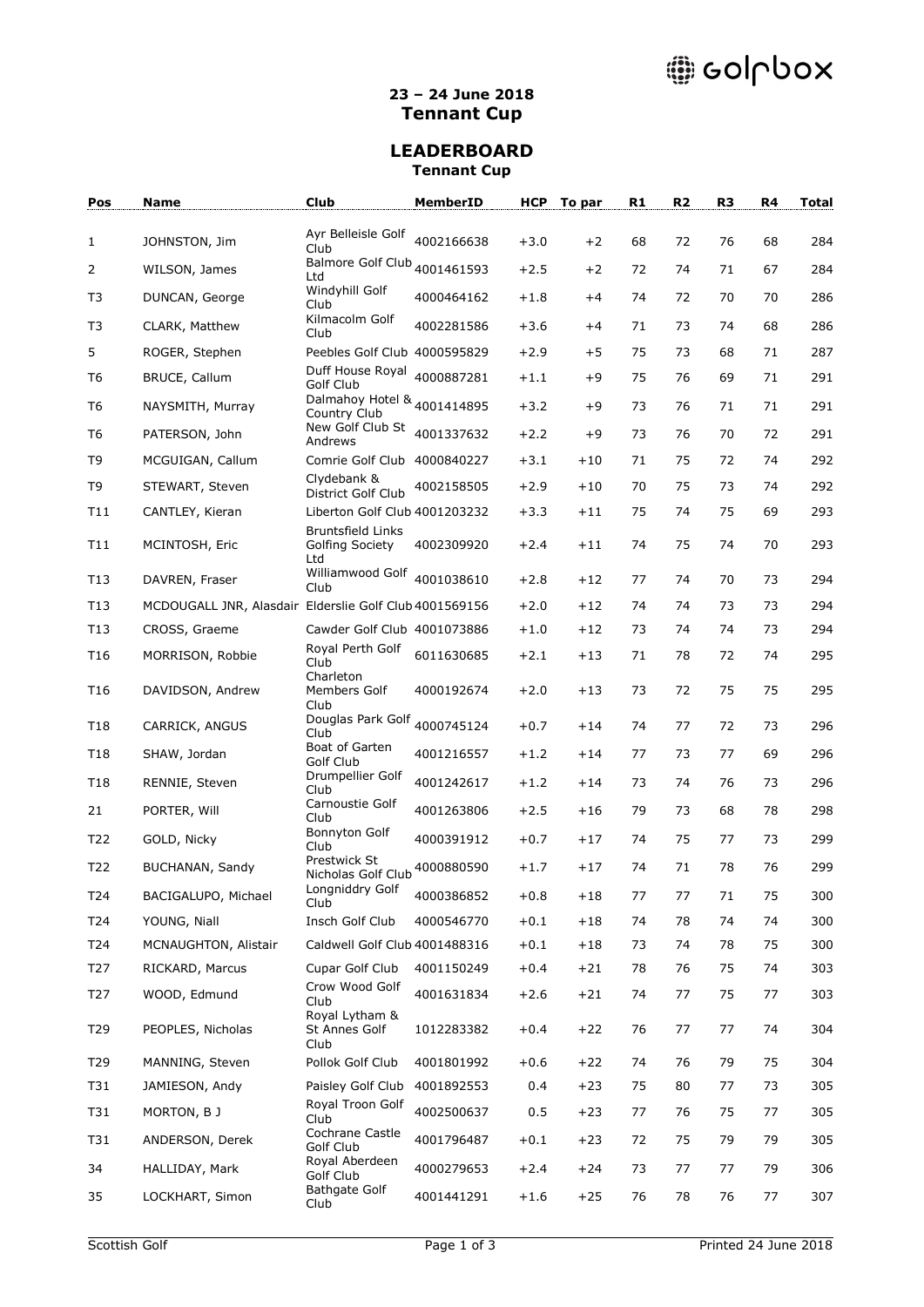# @ collpox

### **23 – 24 June 2018 Tennant Cup**

### **LEADERBOARD Tennant Cup**

| Pos        | <b>Name</b>          | Club                                                        | MemberID   | <b>HCP</b> | To par | R1 | R <sub>2</sub> | R <sub>3</sub> | R4 | <b>Total</b> |
|------------|----------------------|-------------------------------------------------------------|------------|------------|--------|----|----------------|----------------|----|--------------|
| 36         | MILNE, Ferghus       | <b>Banchory Golf</b>                                        | 4000579581 | 1.0        | $+26$  | 78 | 75             | 76             | 79 | 308          |
| T37        | BRYDON, Ross         | Club<br><b>Bruntsfield Links</b><br>Golfing Society<br>Ltd  | 4000838220 | 0.6        | $+29$  | 77 | 77             | 77             | 80 | 311          |
| T37        | HEDGER, SHAUN        | West Kilbride Golf <sub>4000404909</sub><br>Club            |            | $+0.5$     | $+29$  | 73 | 79             | 82             | 77 | 311          |
| 39         | SCHINKEL, Michael    | Royal Dornoch<br>Golf Club                                  | 4001706034 | $+0.1$     | $+33$  | 75 | 76             | 79             | 85 | 315          |
| NR.        | BEATON (FULL), Grant | NO CLUB NUMBER4000396468                                    |            | $+1.3$     | $+23$  | 74 | 77             | 73             |    | 224          |
| МC         | GORN, Hamish         | Aberdour Golf<br>Club                                       | 4000562135 | 0.4        | $+14$  | 81 | 75             |                |    | 156          |
| МC         | LAWRIE, Michael      | Deeside Golf Club 4000433954                                |            | $+1.4$     | $+14$  | 80 | 76             |                |    | 156          |
| MC         | MACPHERSON, Scott    | <b>Bothwell Castle</b><br>Golf Club                         | 4000574561 | $+0.3$     | $+14$  | 77 | 79             |                |    | 156          |
| MC         | MUIR, Robbie         | Kilmarnock<br>(Barassie) Golf<br>Club                       | 4002370296 | $+1.7$     | $+14$  | 76 | 80             |                |    | 156          |
| MC         | JUNK, Simon          | Craigielaw Golf<br>Club                                     | 4002754381 | $+0.9$     | $+14$  | 75 | 81             |                |    | 156          |
| MC         | NAPIER, Mark         | Turnhouse Golf<br>Club Ltd                                  | 4000928445 | $+1.5$     | $+14$  | 75 | 81             |                |    | 156          |
| МC         | BENSON, Andrew       | West Lothian Golf<br>Club                                   | 4001562153 | 0.0        | $+15$  | 81 | 76             |                |    | 157          |
| МC         | EDGAR, Colin         | Elderslie Golf Club 4001798057                              |            | $+1.9$     | $+15$  | 79 | 78             |                |    | 157          |
| <b>MC</b>  | GAULT, Paul          | Haggs Castle Golf <sub>4002053783</sub><br>Club             |            | $+2.0$     | $+15$  | 77 | 80             |                |    | 157          |
| МC         | NELSON, C W          | Glasgow Golf Club 4001728477                                |            | 0.4        | $+15$  | 76 | 81             |                |    | 157          |
| MC         | DORRIAN, Paul        | Greenock Golf<br>Club                                       | 4001891895 | 0.6        | $+15$  | 76 | 81             |                |    | 157          |
| <b>MC</b>  | GREER, Graeme        | Carluke Golf Club 4001957996                                |            | $+0.1$     | $+15$  | 76 | 81             |                |    | 157          |
| MC         | MACRAE, N A          | Glasgow Golf Club 4002031115                                |            | $+1.4$     | $+16$  | 84 | 74             |                |    | 158          |
| MC         | MACANDREW, D W       | Royal Aberdeen<br>Golf Club                                 | 4000280481 | 0.3        | $+17$  | 82 | 77             |                |    | 159          |
| МC         | DALGLEISH, Blair     | Ralston Golf Club 4001645291                                |            | 0.2        | $+17$  | 81 | 78             |                |    | 159          |
| MC         | PENNYCOTT, Malcolm   | Royal Burgess<br>Golfing Society of 4000033508<br>Edinburgh |            | $+0.1$     | $+17$  | 77 | 82             |                |    | 159          |
| MC         | WALKER, William      | Glenearn Golf<br>Club                                       | 4002780398 | $+1.5$     | $+18$  | 79 | 81             |                |    | 160          |
| <b>MC</b>  | CONROY, Christopher  | Paisley Golf Club 4000985012                                |            | $+1.1$     | $+18$  | 79 | 81             |                |    | 160          |
| МC         | KENNEDY, Greig       | Hazlehead Golf<br>Club                                      | 4000956812 | 0.0        | $+18$  | 77 | 83             |                |    | 160          |
| MC         | NI, Andrew R         | Murrayfield Golf<br>Club                                    | 4000505400 | $+1.5$     | $+19$  | 78 | 83             |                |    | 161          |
| МC         | REID, Lewis          | Glasgow Golf Club 4002276045                                |            | 0.0        | $+21$  | 83 | 80             |                |    | 163          |
| МC         | BORG, Andrew         | Falkirk Golf Club                                           | 4002784596 | 0.7        | $+21$  | 83 | 80             |                |    | 163          |
| МC         | YOUNG, Scott         | <b>Tantallon Golf</b><br>Club                               | 4000684861 | 0.2        | $+21$  | 82 | 81             |                |    | 163          |
| МC         | ROGERS, I            | Dunblane New<br>Golf Club                                   | 4000964524 | 1.0        | $+24$  | 81 | 85             |                |    | 166          |
| МC         | MCMANUS, CHRISTOPHER | Douglas Park Golf <sub>4000744576</sub><br>Club             |            | 1.0        | $+25$  | 87 | 80             |                |    | 167          |
| МC         | GOODLAD, Finlay      | Glen Golf Club                                              | 4001478992 | 0.9        | $+27$  | 86 | 83             |                |    | 169          |
| МC         | MCKENNA, Fintan      | Royal Aberdeen<br>Golf Club                                 | 4000281700 | 0.2        | $+27$  | 80 | 89             |                |    | 169          |
| МC         | MALCOLM, Russell     | Leven Thistle Golf<br>Club                                  | 4002433565 | 0.4        | $+29$  | 86 | 85             |                |    | 171          |
| <b>NR</b>  | WISHART, Greg        | Lundin Golf Club                                            | 4000193362 | $+1.7$     | $+24$  | 82 |                |                |    | 82           |
| <b>RTD</b> | MCKENNA, Brendan     | Pollok Golf Club                                            | 4001802416 | $+0.3$     | $+6$   |    |                |                |    |              |